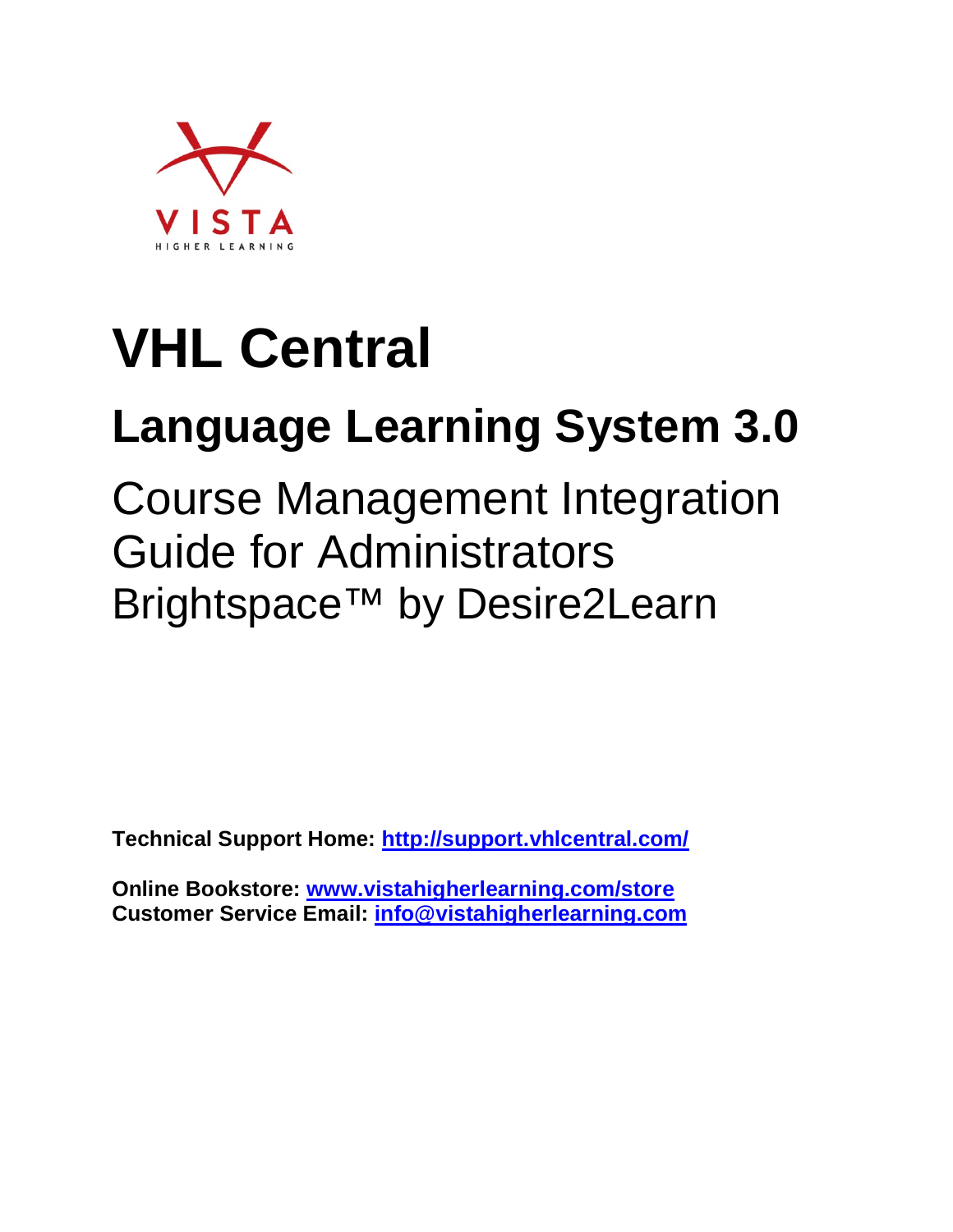### **Trademark and License Information**

#### **Copyright © and ® 2015 Vista Higher Learning**

All rights reserved. No part of this publication may be reproduced without the prior written permission of the publisher. Published in the United States of America.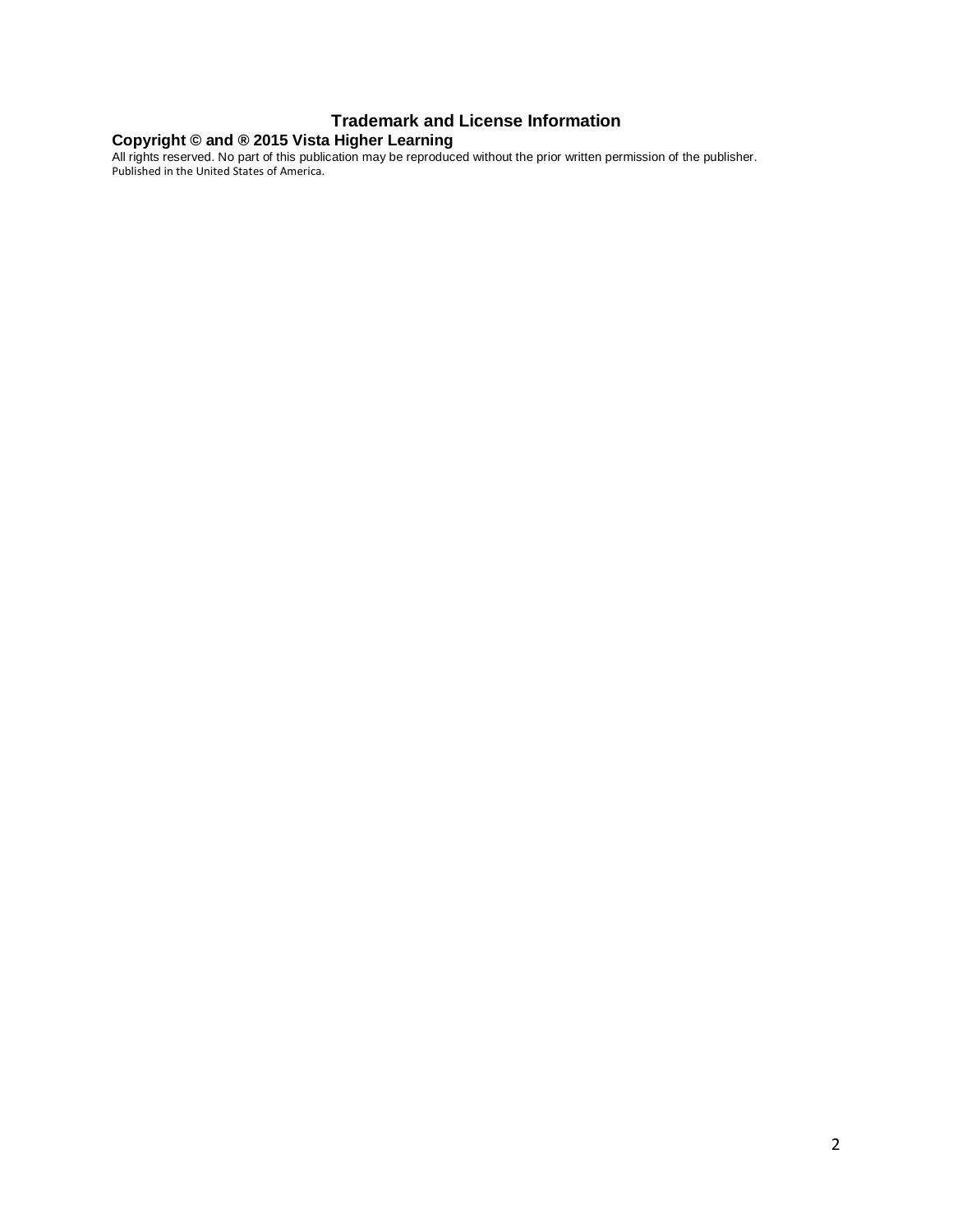# **Contents**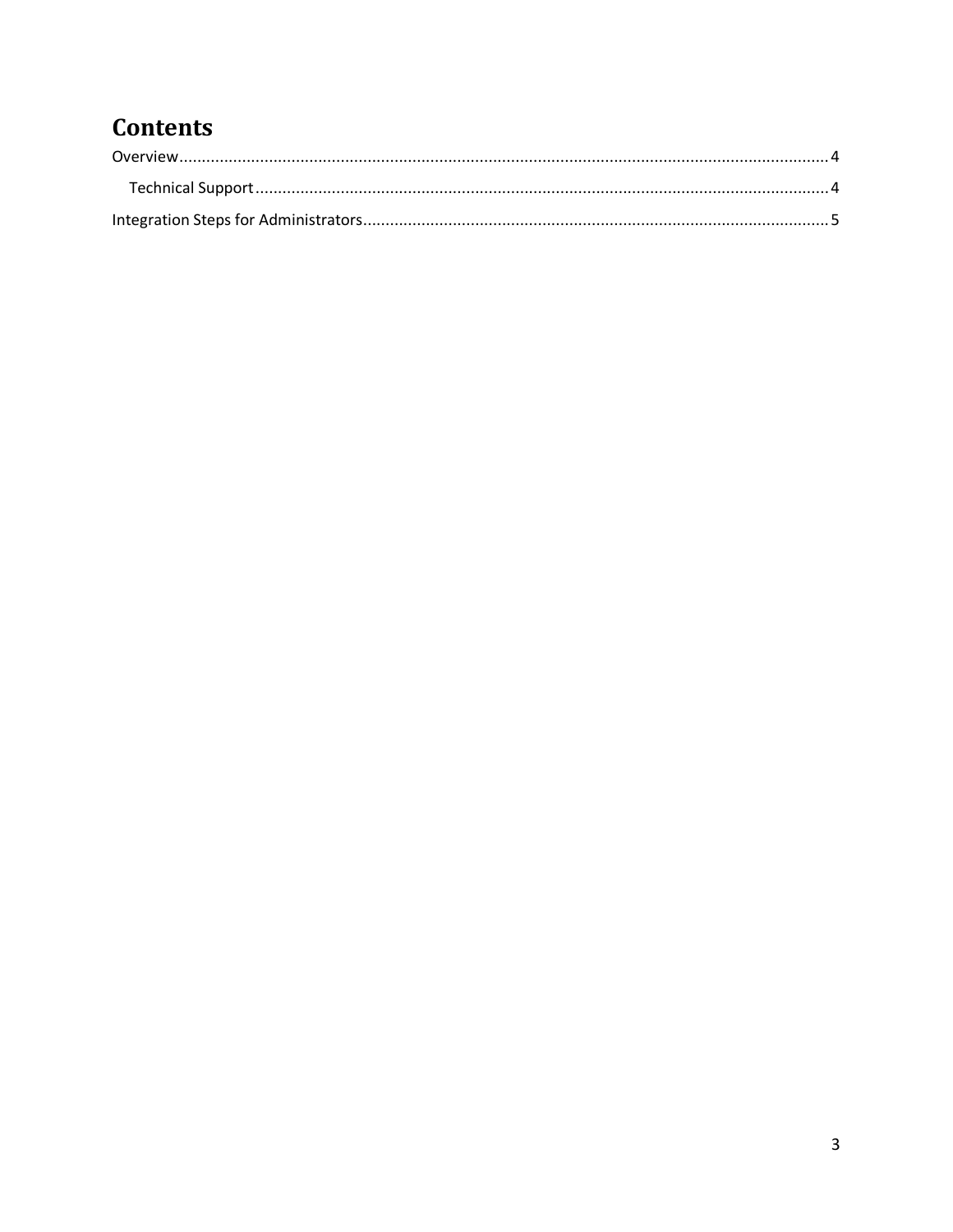## <span id="page-3-0"></span>**Overview**

The Course Management Integration for Brightspace™ by Desire2Learn (D2L) allows:

- For a one-to-one relationship between VHL Central Supersite 3.0 and D2L course rosters.
- Instructors to get to their VHL Central account from D2L via one login.
- Students to get to their Supersite assignments from D2L via one login.

The language department is currently using textbooks published by Vista Higher Learning (VHL). These textbooks include access to online learning materials via a course management platform called Supersite 3.0. The Supersite 3.0 materials are hosted on VHL's servers, and include activities instructors can assign to students. These materials rely on a backend-system built specifically for languages, and therefore cannot be hosted directly from an institution's Desire2Learn (D2L) servers.

Instructors have asked for increased compatibility between D2L courses and the Supersite 3.0 platform. To meet this request, VHL has created a feature which allows some degree of integration between the two systems. The integration feature allows instructors to:

- Create a one-to-one relationship between their Supersite 3.0 and their D2L course rosters.
- Allow students to access their Supersite 3.0 course from D2L without going through a separate login process.

This integration requires:

• Vista Higher Learning to be configured and added as an External Learning Tool, which requires an activated key/secret (provided by VHL Tech Support).

With the key/secret set-up complete and a link created under External Learning Tools, instructors can set up the integration between their D2L and VHL Central Supersite 3.0 courses.

### <span id="page-3-1"></span>**Technical Support**

For technical support, please contact our dedicated instructor technical support staff Monday-Friday between 9:00 AM and 5:00 PM Eastern via the Instructor Only line at 800.922.6003.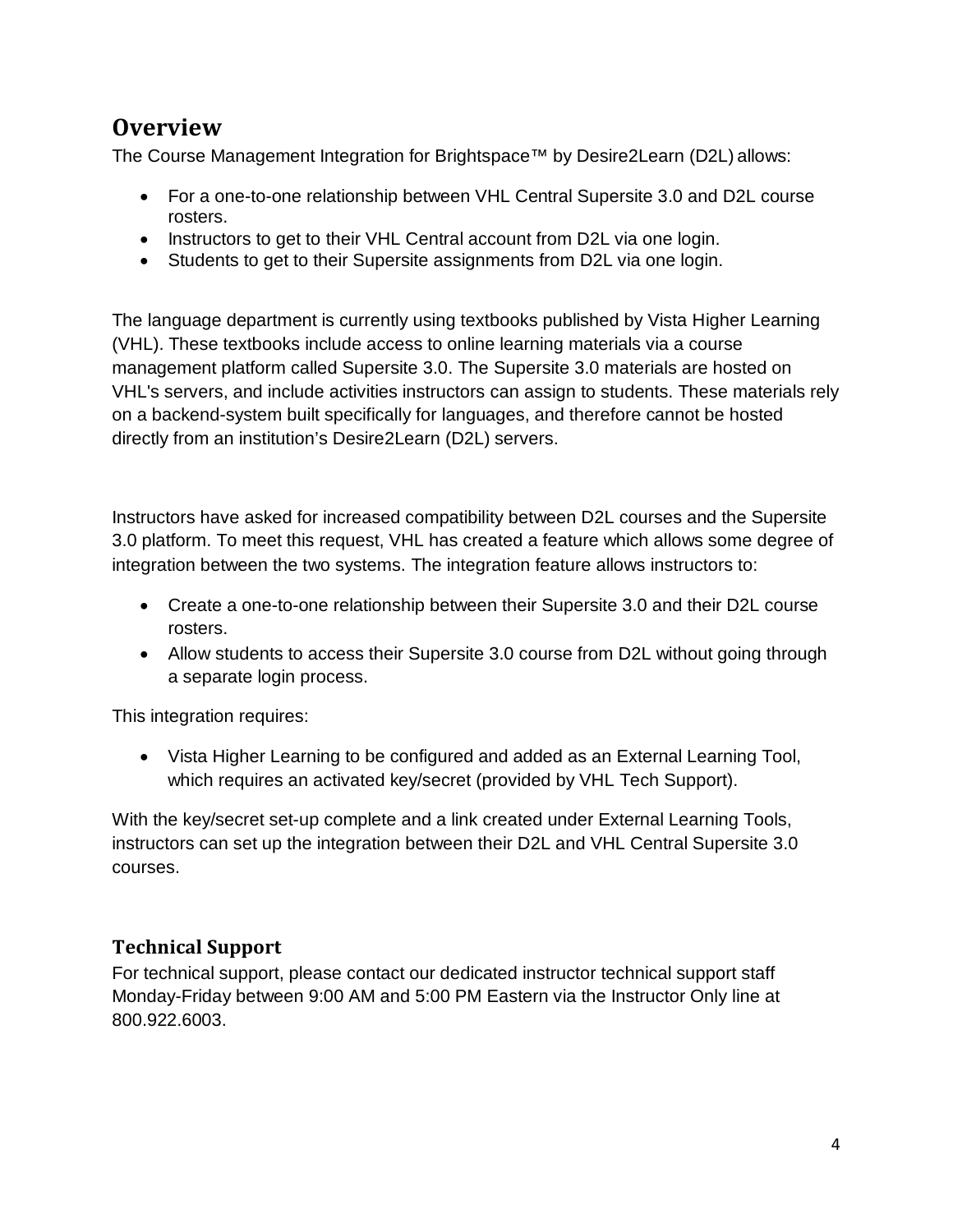## <span id="page-4-0"></span>**Integration Steps for Administrators**

- 1. Contact [VHL Technical Support](#page-3-1) to receive the key/secret for your institution.
- 2. Under the Admin gear icon, choose, "External Learning Tools."

| 13 Unread Dropbox Submissions<br>Metadata Administration<br>Forms<br>Minibar Settings<br><b>Sharing Groups</b><br><b>Mobile Brand Administration</b><br><b>Tag Management</b><br>Sample Self-Directed Training<br><b>Mobile Carrier Management</b><br><b>Themes</b><br><b>Navigation &amp; Themes</b><br>vhl promanade<br>Org Unit Editor<br>Org Unit Type Editor<br><b>Sandboxes</b><br>$\checkmark$<br>Example French 101<br>Sandbox Course 3<br>Sandbox French Course<br>Test1 JN<br>Test1 IN C1 | <b>X</b> My Home<br>Select a course v<br><b>HIGHER EDUCATION</b><br>My Courses $\vert \triangledown$<br>$\checkmark$<br><b>Sample Courses</b><br>English 1101<br>34 Unread Discussion Posts<br>1 Unread Dropbox Submissions<br><b>Introduction to Astronomy</b><br>22 Unread Discussion Posts<br>Physics 1202<br>13 Unread Discussion Posts | <b>User Related</b><br>Users<br><b>Organization Related</b><br><b>Broken Links</b><br><b>Competency Service Jobs</b><br>Config Variable Browser<br><b>External Learning Tools</b><br>Form Flements<br>Global News<br>Google Apps Administration<br><b>Homepage Management</b><br>Import/Export/Copy Components Competencies<br><b>IMS</b> Configuration<br>Language Management<br><b>Locale Management</b><br>Locations<br><b>Mail Template Management</b><br><b>Manage Extensibility</b><br>Manage Workflow Sessions | <b>Organization Files</b><br><b>Organization Tools</b><br><b>Picture Library</b><br><b>Registration Forms</b><br><b>Remote Plugins</b><br>Reporting<br><b>Shared Files</b><br>System Log<br>Video Note Data Purge<br>Video Note Usage Report<br>Course Related<br><b>Attendance Schemes</b><br><b>Classlist Tab Management</b><br>Course Content Feedback<br><b>Course Management</b><br><b>Grade Schemes</b><br>Learning Activity Library<br><b>Rubrics</b><br>ePortfolio | ◚▏▓▏▚●<br>VHL A1 $\star$<br><b>Learning Repository</b><br><b>Manage Repositories</b><br>Publish<br>Search<br>Security<br><b>Roles and Permissions</b><br>Product/Tool Administration<br><b>View Product Versions</b> |
|-----------------------------------------------------------------------------------------------------------------------------------------------------------------------------------------------------------------------------------------------------------------------------------------------------------------------------------------------------------------------------------------------------------------------------------------------------------------------------------------------------|---------------------------------------------------------------------------------------------------------------------------------------------------------------------------------------------------------------------------------------------------------------------------------------------------------------------------------------------|-----------------------------------------------------------------------------------------------------------------------------------------------------------------------------------------------------------------------------------------------------------------------------------------------------------------------------------------------------------------------------------------------------------------------------------------------------------------------------------------------------------------------|----------------------------------------------------------------------------------------------------------------------------------------------------------------------------------------------------------------------------------------------------------------------------------------------------------------------------------------------------------------------------------------------------------------------------------------------------------------------------|----------------------------------------------------------------------------------------------------------------------------------------------------------------------------------------------------------------------|
|                                                                                                                                                                                                                                                                                                                                                                                                                                                                                                     |                                                                                                                                                                                                                                                                                                                                             |                                                                                                                                                                                                                                                                                                                                                                                                                                                                                                                       |                                                                                                                                                                                                                                                                                                                                                                                                                                                                            |                                                                                                                                                                                                                      |
|                                                                                                                                                                                                                                                                                                                                                                                                                                                                                                     |                                                                                                                                                                                                                                                                                                                                             |                                                                                                                                                                                                                                                                                                                                                                                                                                                                                                                       |                                                                                                                                                                                                                                                                                                                                                                                                                                                                            |                                                                                                                                                                                                                      |
|                                                                                                                                                                                                                                                                                                                                                                                                                                                                                                     |                                                                                                                                                                                                                                                                                                                                             |                                                                                                                                                                                                                                                                                                                                                                                                                                                                                                                       |                                                                                                                                                                                                                                                                                                                                                                                                                                                                            |                                                                                                                                                                                                                      |
|                                                                                                                                                                                                                                                                                                                                                                                                                                                                                                     |                                                                                                                                                                                                                                                                                                                                             |                                                                                                                                                                                                                                                                                                                                                                                                                                                                                                                       |                                                                                                                                                                                                                                                                                                                                                                                                                                                                            |                                                                                                                                                                                                                      |
|                                                                                                                                                                                                                                                                                                                                                                                                                                                                                                     |                                                                                                                                                                                                                                                                                                                                             |                                                                                                                                                                                                                                                                                                                                                                                                                                                                                                                       |                                                                                                                                                                                                                                                                                                                                                                                                                                                                            |                                                                                                                                                                                                                      |
|                                                                                                                                                                                                                                                                                                                                                                                                                                                                                                     |                                                                                                                                                                                                                                                                                                                                             |                                                                                                                                                                                                                                                                                                                                                                                                                                                                                                                       |                                                                                                                                                                                                                                                                                                                                                                                                                                                                            |                                                                                                                                                                                                                      |

- 3. Choose to add a "New Link" using the following information to complete the form.
	- a. Title: VHL Home Page
	- b. URL: https://www.vhlcentral.com/partner\_integration/launch
	- c. Visibility: Check "**allow users to view this link**"

| VHL Home Page                                         |  |
|-------------------------------------------------------|--|
|                                                       |  |
| URL *                                                 |  |
| https://www.vhlcentral.com/partner_integration/launch |  |
| Description                                           |  |
| hil <u>Ma</u> % ▼ Paragr<br>                          |  |
|                                                       |  |
|                                                       |  |
|                                                       |  |
|                                                       |  |
| ◎ ◆ ◎話 』                                              |  |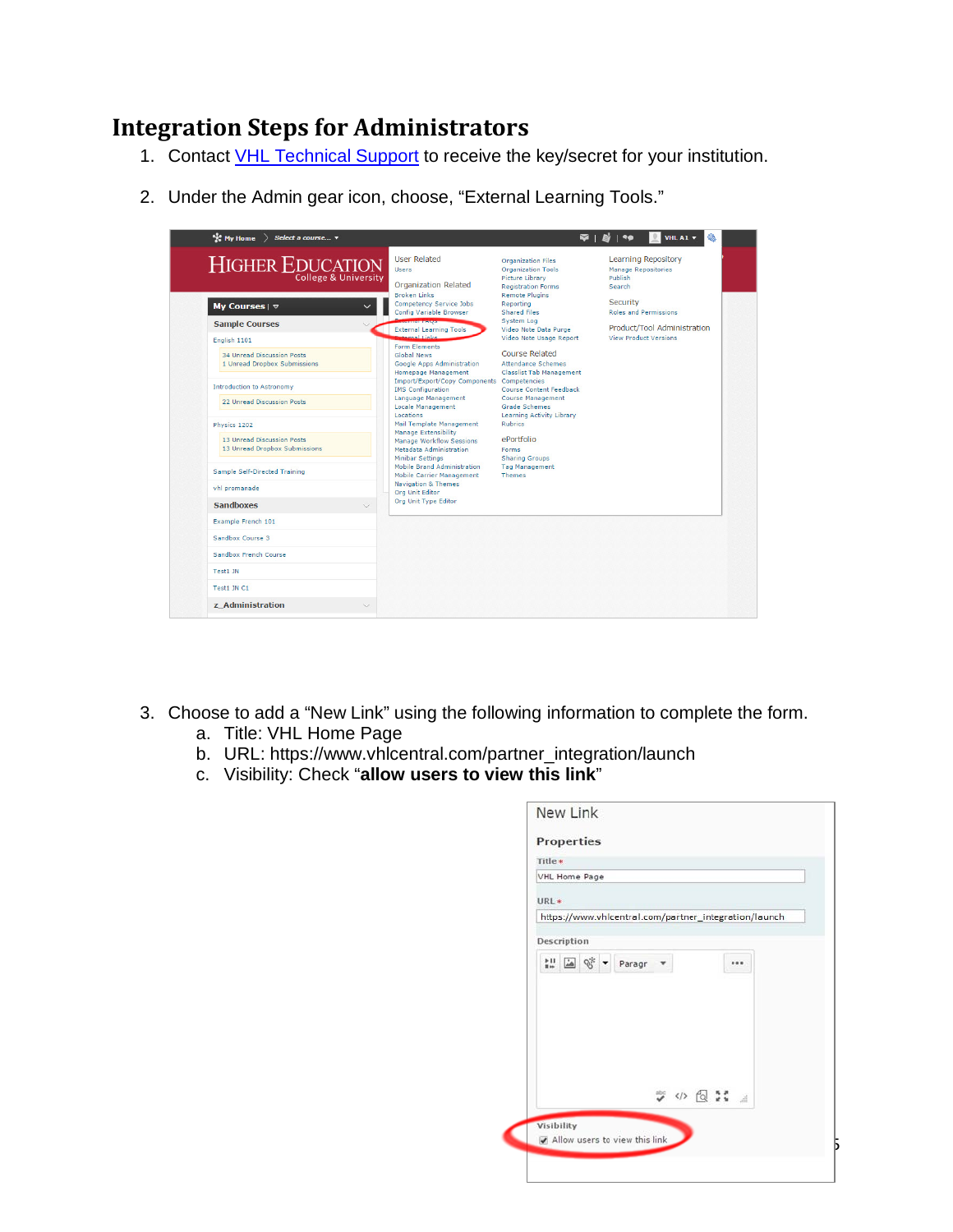4. Add the Key/Secret received from VHL Technical Support.

| <b>Signature</b>                    |  |
|-------------------------------------|--|
| Sign messages with key/secret with  |  |
| Tool consumer key/secret<br>$\circ$ |  |
| Link key/secret                     |  |
|                                     |  |
|                                     |  |
| <b>Key</b>                          |  |
| example key                         |  |
|                                     |  |
| <b>Secret</b>                       |  |

- 5. To configure Security Settings, it is recommended to allow ALL security settings, but the minimum settings for VHL Central-D2L integration are as follows.
	- Send tool consumer info to tool provider
	- Send context information to tool provider
	- Send user ID to tool provider